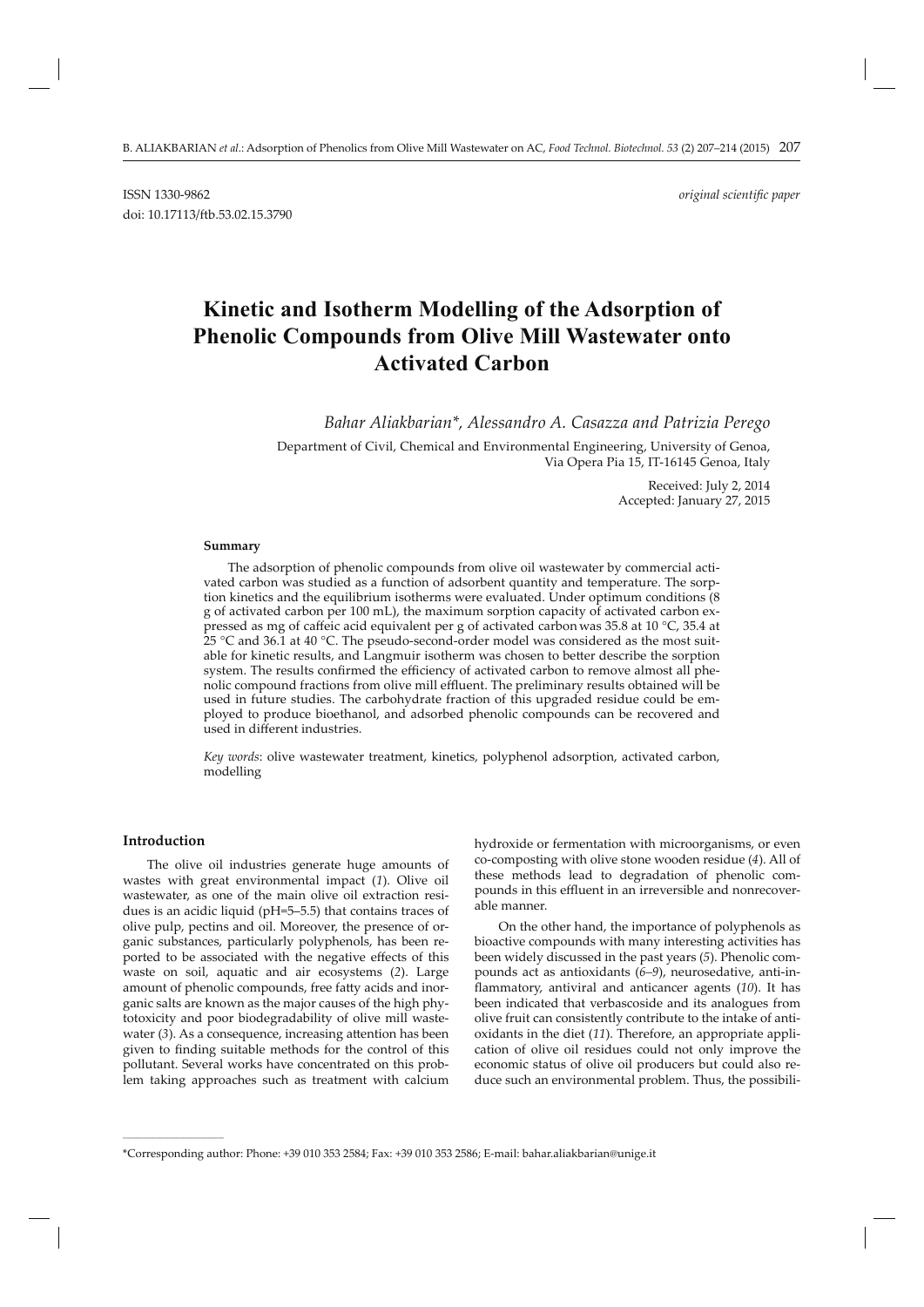ty of recovering an extract enriched with phenolic compounds, obtained from a low-cost and widely available by-product, is of great interest especially in the Mediterranean area.

Recently, a large amount of literature has been increasingly devoted to the study of adsorption for the removal of aqueous organic species, such as substituted and unsubstituted phenols using activated carbon (AC) (*12–14*). AC has perfect adsorption ability for relatively low molecular mass organic compounds, such as phenols. Adsorption onto AC is the physical and/or chemical process in which a substance is accumulated at an interface between two phases. Removal by AC is obtained as a result of attractive interaction of the molecules with the walls of micro- or mesopores with dimensions comparable to those of the molecules (*15*). AC has been utilised as an efficient sorbent for odour removal, solvent recovery, decolourisation, dechlorination, ozone annihilation,  $H_2S$ /  $CS<sub>2</sub>$  removal, gold recovery, filtration, fuel gas cleaning, industrial wastewater treatment, drinking water conditioning, *etc*. (*16*). Although several papers about the adsorption of phenolic compounds from aqueous media on AC have been reported, there are few publications that discuss the characteristics of adsorption from multicomponent solutions. The importance of polyphenols as bioactive compounds encouraged us to recover polyphenols from wastewater by the adsorption onto activated carbon, because the process of regenerating the adsorbent by desorption of the organic compounds poses an important problem for the current studies since they have high affinity towards the sorbent surface. Several techniques such as chemical (*17*), thermal (*18*) degradation and ultrasound (*19*) have been used for the desorption of phenols from AC. NaOH solution proved to be efficient in recovering the adsorbed phenolics from AC by formation of sodium salt of phenols, which may facilitate desorption. Özkaya (*14*) and, more recently, Ena *et al.* (*20*) reported that 0.15 M NaOH is required for quantitative desorption of phenols from AC. The desorbed phenolic fraction was more than  $60\%$  when using  $0.15$  M NaOH eluent. Different factors affect adsorption capacity such as the physical nature of the pore structure of the adsorbent, functional groups, the nature of the adsorbate, molecular mass, size and solution conditions (pH and ionic strength). Changes in surface charges with pH can affect the reversible and irreversible uptakes of phenolics. This may be due to the increase in activity of phenolic compounds with decreasing pH and this influence on reversible uptake should be minimal at compound pH values well below the solute  $pK_a$ . It can be concluded from the dependence of the irreversible adsorption that oxidative coupling of phenolic compounds is more facile in alkaline than in acidic media (*21*).

The aim of this work is to study the adsorption capacity of a cost-effective and environmentally compatible adsorbent for the removal of phenolic compounds present in olive mill wastewater. In this study commercial activated carbon was used. The effect of some operating conditions, such as adsorbent quantity (1 to 8 g per 100 mL) and temperature (10, 25 and 40 °C), were investigated. The kinetic data were fitted with pseudo-first and -second order kinetic models. The Langmuir and Freundlich models were used to describe the equilibrium isotherms. The

results obtained from the present study will be used in further research of recovery of adsorbed phenolic compounds. After purification processes, these valuable compounds can be used in food, cosmetic and pharmaceutical industries.

# **Material and Methods**

## *Reagents*

Methanol, acetonitrile, sulphuric acid, acetic acid (HPLC grade), Folin-Ciocalteu reagent and caffeic acid standard were purchased from Sigma-Aldrich Chemical Co (St. Louis, MO, USA). Glucose and fructose standards were obtained from Merck KGaA (Darmstadt, Germany). Standard stock solutions were prepared, wrapped in aluminium foil and stored at –20 °C.

The commercial activated carbon (AC; Sigma-Aldrich Chemical Co) was used in the batch experiments without any pretreatment. The cost of commercial AC can vary from \$800 to 2000 per metric tonne depending on the quality of the product. The AC used in this study has the pore size of 2.98 nm, specific surface area (Brunnauer, Emmett and Teller (BET) theory)  $920.3 \, \text{m}^2/\text{g}$ , maximum moisture 2.0 %, iodine number 800, bulk density 0.336 kg/L, pH=9 in water extract, ash 6 %, methylen blue adsorption of 12.5 g per 100 g per min and molasses decolourising number 440. Powder X-ray diffraction (XRD; Philips PW 1830 generator, Eindhoven, the Netherlands) and Fourier transform infrared spectroscopy (FTIR) were used, and the sample patterns are illustrated in Fig. 1. For FTIR analysis the matrices were dispersed on a pressed disk of KBr and analysed by a FTIR spectrometer (Nicolet 380, Thermo Scientific, Waltham, MA, USA), the spec-



Fig. 1. The patterns of commercial activated carbon: a) XRD and b) FTIR spectra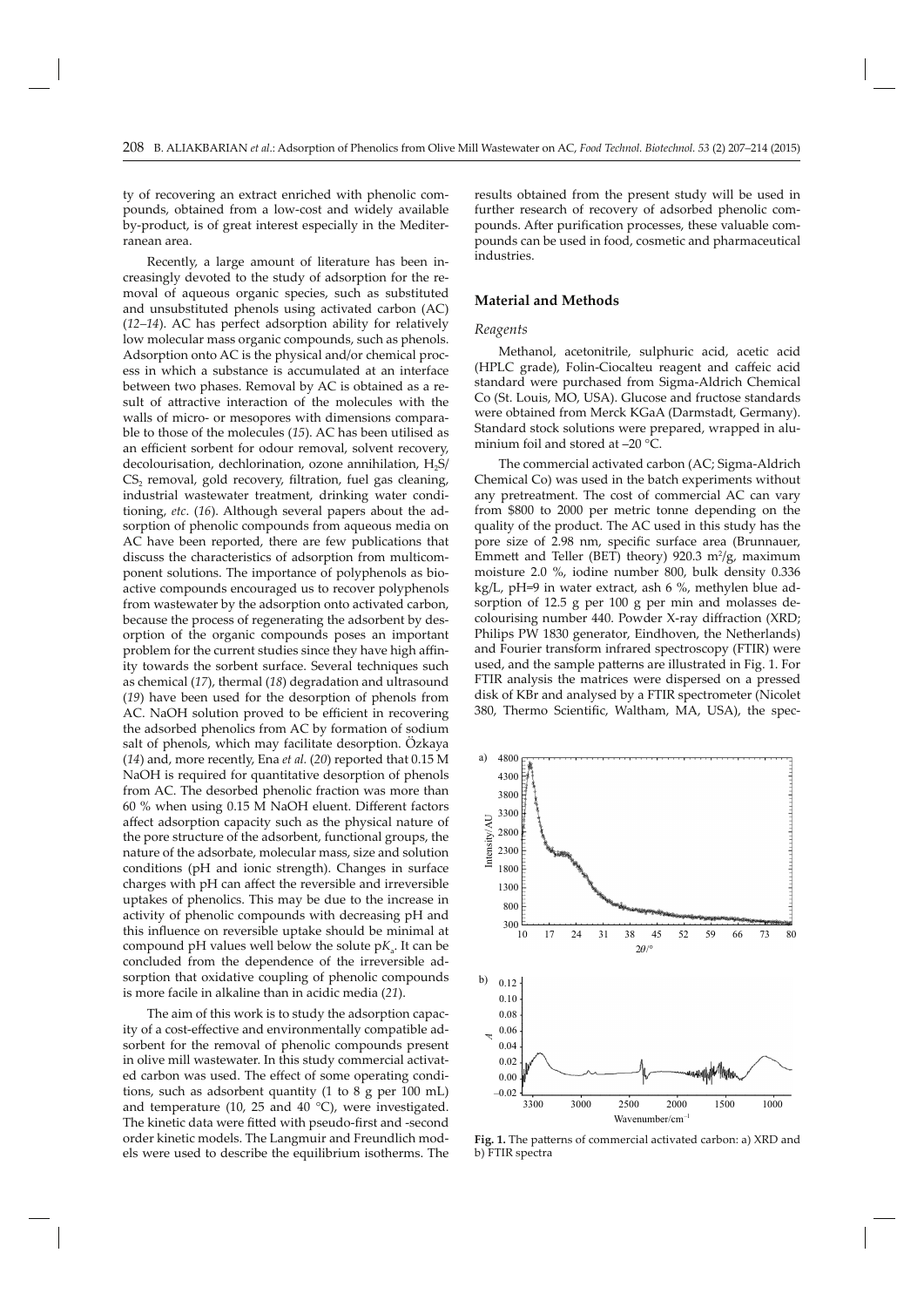trum was analysed using the Omnic™ Lite software (Thermo Electron Corporation, Madison, WA, USA). X- -ray pattern (Fig. 1a) shows the amorphous form of the used sample. Fig. 1b indicates the functional groups and surface properties of the adsorbent determined by FTIR spectra. The spectra of the adsorbent were measured in the wavenumber range of  $4000-400$  cm<sup>-1</sup>. The most intense peak at  $3425 \text{ cm}^{-1}$  can be assigned to alcohol or phenol ‒OH stretching. Peaks at 1968 and 2850 cm–1 are attributed to symmetric and asymmetric CH<sub>2</sub> stretching, respectively. The peak around  $1081 \text{ cm}^{-1}$  shows the appearance of C-O stretching on the carbon surface.

# *Olive oil wastewater and characteristics*

Olive mill wastewater from the treatment of Taggiasca cultivar obtained from three-phase oil extraction decanter was supplied by an olive oil production plant in Imperia, Liguria region (Italy). Adequate quantities of samples were centrifuged by a PK 131 centrifuge (ALC, Alberta, Canada) at 6000×*g* for 10 min in order to separate suspended solids.

The value of chemical oxygen demand (COD) was estimated using the method described by Knechtel (*22*). Simple carbohydrates such as glucose and fructose were determined directly by high-performance liquid chromatography (1100 Series, Hewlett Packard, Palo Alto, CA, USA) as reported by Garrote *et al.* (*23*), using a refractive index detector and a Supelcogel H59304-U column (Sigma-Aldrich Corp., Bellefonte, PA, USA). Samples were filtered through 0.45-μm membranes (Millipore, Billerica, MA, USA). Separation was achieved using  $0.005$  M H<sub>2</sub>SO<sub>4</sub> as mobile phase at a flow rate of 0.5 mL/min at 50 °C.

Total polyphenol (TP) concentration was measured using the Folin-Ciocalteu assay (24,25). Briefly, 4.8 mL of pure water, 0.2 mL of sample, and 0.5 mL of Folin-Ciocalteu reagent were mixed and 1 mL of a 20 % sodium carbonate solution was added. Pure water was added to reach the final volume of 10 mL. Solutions were mixed and allowed to stand at room temperature in the dark for 1 h. Sample aliquots were used for the determination of total phenolic concentration using an UV-VIS spectrophotometer (Perkin Elmer, Wellesley, MA, USA) at a wavelength of 725 nm. TP was standardised against caffeic acid and expressed as mg of caffeic acid equivalents (CAE) per mL of wastewater. The method response was described with the following linear equation within the range of 0.1–1.0 mg/mL with R2 =0.9962.

$$
A_{725\,\text{nm}} = 0.002 \cdot \text{TP} - 0.004 \tag{1}
$$

The concentration of *o*-diphenols (OD) in the methanolic extract, also expressed as CAE in mg/mL, was determined by the molybdate method (*26*): 0.2 mL of extract was diluted with water to reach 1.0 mL, and then 1.0 mL of 0.1 M phosphate buffer (pH=6.5) and 2.0 mL of 5  $%$  $Na<sub>2</sub>MoO<sub>4</sub>·2H<sub>2</sub>O$  were added. The content was mixed and the absorbance was measured after 15 min at 350 nm against a blank reagent using the same spectrophotometer as above. The calibration curve was made with standard solutions of caffeic acid in the range of  $0.01-0.25$  mg/ mL, giving the following equation:

$$
A_{350\,\text{nm}} = 0.004 \cdot \text{OD} + 0.001 \tag{2}
$$

#### *Adsorption experiments*

In order to simplify the adsorption process, batch experiments were carried out in 100-mL Erlenmeyer flasks containing (25±0.2) mL of centrifuged wastewater and different quantities of adsorbent  $(0.25, 0.5, 1, 1.5, \text{and } 2 \text{ g})$ . The flasks were placed at 10, 25 and 40  $^{\circ}$ C, using a thermo-regulated water bath, model SWB25 (Enco, Spinea, Venice, Italy) in order to study the influence of temperature on sorption. When the desired temperature was reached, a known amount of adsorbents was added to each flask and the solutions were agitated on a rotary shaker at 200 rpm. At predefined time intervals (10, 20, 30, 40, 50, 60, 80, 100 and 120 min), a constant quantity of sample (1.0 mL) was taken. The adsorbent was separated from the samples using membrane filters of 0.2 μm (Millipore). Residual concentration of total polyphenols in each sample was determined using Folin-Ciocalteu method as described above. All experiments were conducted in duplicate, and the error was always less than 6 %, calculated by dividing standard deviation by average of different quantities of polyphenols and expressed as percentage. Each adsorption experiment was conducted in duplicate while total polyphenol concentration analyses were determined in triplicates.

#### *Sorption kinetics and isotherms*

Adsorption kinetics was evaluated by applying the Lagergren model (*27*) and the pseudo-second-order equation of Ho and McKay (*28*). The linearized form of the model of Lagergren gave the following equation:

$$
\log(q_{\rm e} - q) = \log q_{\rm e} - \frac{k_1}{2.303}t \tag{3}
$$

where  $q$  is the amount of TP (expressed as CAE in mg) adsorbed per g of adsorbent at a given time (*t*) and was used in plots of log (*q*<sub>e</sub>−*q*) *vs*. time to estimate the first-order-rate constant of sorption,  $k_1$  (min<sup>-1</sup>).

The capability of activated carbon as sorbent was evaluated in terms of sorption capacity at equilibrium (*q*e), expressed in g of CAE per g of activated carbon:

$$
q_e = (\gamma_0 - \gamma_e) \cdot \frac{V}{m}
$$

where  $\gamma_0$  and  $\gamma_e$  are the initial and equilibrium liquid--phase phenol concentrations (expressed as mg of CAE per L), respectively, *V* is the volume of the wastewater (mL) and *m* is the mass of activated carbon used (g). The efficiency of the removal of phenolics  $(Y_e)$  was expressed in percentage:

$$
Y_{\rm e} = \left(\frac{\gamma_{\rm 0} - \gamma_{\rm e}}{\gamma_{\rm 0}}\right) \cdot 100 \tag{5}
$$

The pseudo-second-order model (*29*), based on the sorption capacity of the solid phase and consistent with the chemisorptions mechanism, is described by the following equation:

$$
\frac{t}{q} = \frac{1}{k_2 \cdot q_e^2} + \frac{t}{q_e}
$$

Plots of *t*/*q vs*. time at different activated carbon quantities were used to estimate the second-order-rate constant of sorption,  $k_2$  (g of AC per mg of CAE per min).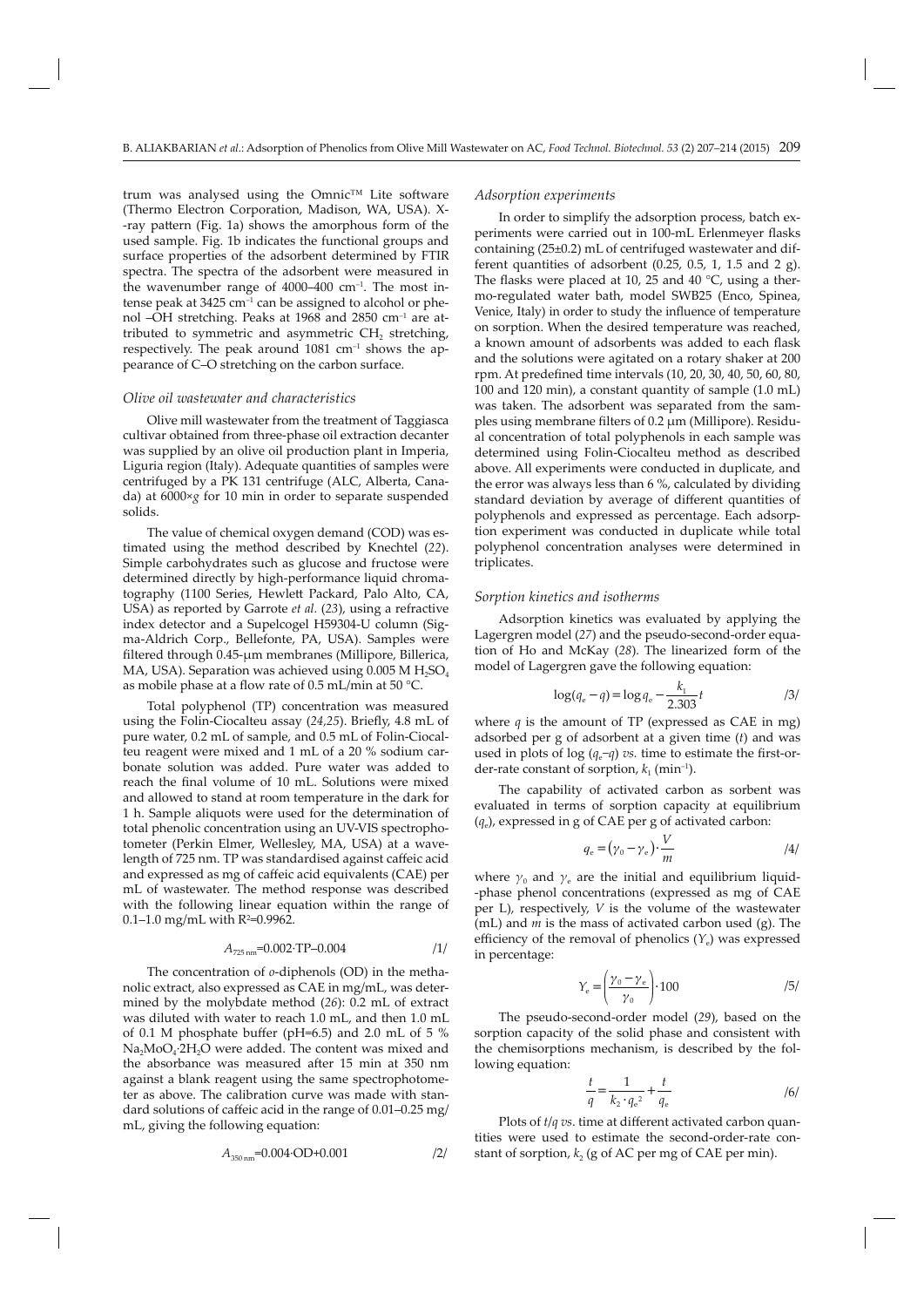Several models have been published in the literature that describe experimental data of adsorption isotherm (*14–16*). The Langmuir (*29*) and Freundlich models (*30*) are simple and most frequently applied. The Langmuir isotherm is based on the assumption of monolayer adsorption onto a surface containing finite number of adsorption sites of uniform energies of adsorption with no transmigration of adsorbate in the pores of the adsorbent surface. The linearized form of the Langmuir isotherm model (Eq. 7) was used to determine equilibrium data:

$$
\frac{\gamma_e}{q_e} = \frac{1}{K_L \cdot q_m} + \frac{\gamma_e}{q_m} \tag{7}
$$

where  $q_m$  is the maximum sorption capacity (mg of CAE per g of AC) and  $K<sub>L</sub>$  is the Langmuir equilibrium constant (mL per mg of CAE).

The Freundlich model (Eq. 8) assumes heterogeneous surface energies, where adsorption energy varies as a function of the surface coverage due to variation in the adsorption heat (*16*).

$$
\ln q_e = \ln K_{\rm F} + \frac{1}{n} \ln \gamma_e \tag{8}
$$

in which  $K_F$  (mg of CAE per g of AC)(mg of CAE per L)<sup>n</sup> and *n* (dimensionless) are constants for a given sorbate and sorbent, respectively, at a particular temperature, which are related to the sorption capacity and intensity, respectively.

For better understanding of the mechanism of adsorption of phenolics on activated carbon, in this work the experimental data of the adsorption of phenolics were fitted and compared with the well-known Freundlich and Langmuir models and the goodness of fit was evaluated. The Freundlich model is widely applied (*31–33*) in heterogeneous systems especially of organic compounds and highly interactive species on activated carbon and molecular sieves. The parameters and constants appearing in both equations were estimated by linear regression, by plotting  $\gamma_e/q_e$  *vs.*  $\gamma_e$  in the former case and ln  $q_e$  *vs.* ln  $\gamma_e$  in the latter.

# **Results and Discussion**

## *Eff ect of adsorbent quantity and temperature*

The physicochemical characteristics of olive oil wastewater are represented in Table 1.

Table 1. The physicochemical characteristics of olive mill wastewater from Taggiasca cultivar treatment

| Content                                      | Value |
|----------------------------------------------|-------|
| рH                                           | 4.9   |
| $\rho$ /(g/cm <sup>3</sup> )                 | 1.0   |
| $\text{COD}/(\text{g/L})$                    | 65.0  |
| $\gamma$ (total polyphenols)/(mg/mL)         | 3.0   |
| $\gamma$ (total <i>o</i> -diphenols)/(mg/mL) | 1.2   |
| $\nu$ (glucose)/(g/L)                        | 3.1   |
| $\gamma$ (fructose)/(g/L)                    | 6.4   |

Total polyphenols and  $o$ -diphenols are expressed as caffeic acid equivalents. COD=chemical oxygen demand

The concentration of the used AC is an important factor that controls adsorption (*34*). It is well known that temperature is an additional factor that greatly influences any sorption process. Therefore, tests were performed at three different temperatures, room temperature (25  $^{\circ}$ C), above (40 °C) and bellow (10 °C) it. In order to observe the simultaneous effect of the temperature and adsorbent quantity on the adsorption of polyphenols, adsorbent concentration was varied from  $1$  to  $8$  g per  $100$  mL. Different tests were performed using the same quantity of wastewater (25 mL) and constant phenolic concentration (3.0 mg/mL), but varying the quantity of activated carbon  $(0.25, 0.5, 1.0, 1.5, and 2.0, g)$ . Adsorption trends at different temperatures can be observed in Figs. 2 and 3.



Fig. 2. Effect of different activated carbon concentrations (in g per 100 mL):  $\blacklozenge$  1.0,  $\blacksquare$  2.0,  $\blacktriangle$  4.0,  $\blacklozenge$  6.0 and  $*$  8.0 on total polyphenol removal efficiency (*Y*) at: a) 10 °C, b) 25 °C and c) 40 °C

As illustrated in Fig. 3, the initial velocities and adsorption percentage (*Y*) enhanced as the amount of actived carbon increased. This can be explained by the presence of multiple sites available initially.

At each measured temperature, adsorption capacity  $(q_{\alpha})$  decreased with the increase of the AC concentration. At higher concentration of activated carbon (8 g per 100 mL), the saturation of surface-active sites with the adsorbate molecules causes no more significant adsorption (34). These findings are in accordance with those obtained by Qadeer and Rehan (*17*), who observed that increasing the concentration of commercial activated carbon from 0.02 to 0.14 g per 10 mL of wastewater with initial phenolic concentration of 0.01 g/L resulted in 5 % increase in the adsorption of phenols. Moreover, Özkaya (*14*) demonstrated that increasing AC concentration from 0.5 to 9.0 g/L re-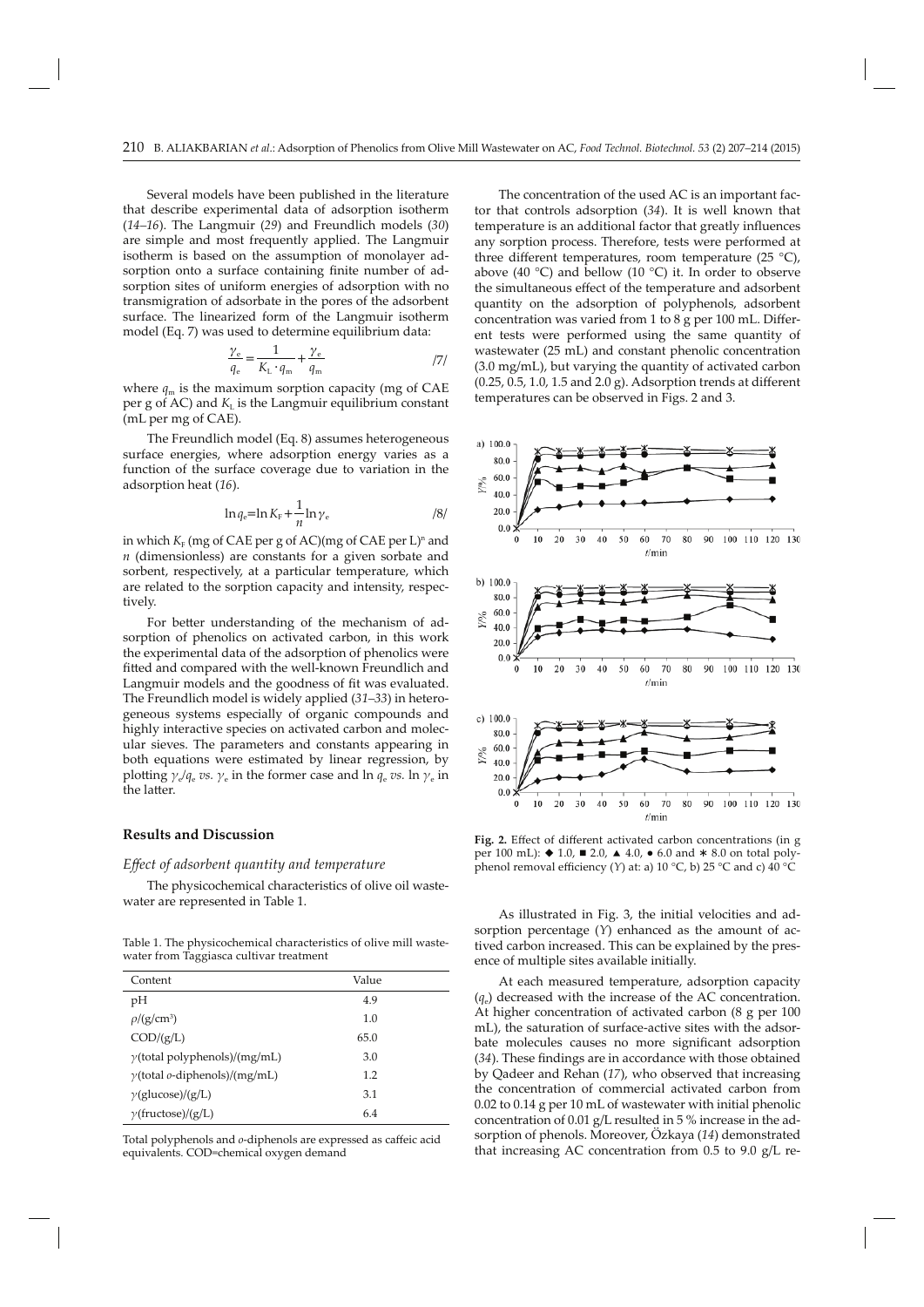

**Fig. 3**. Capability of activated carbon (AC) as sorbent in terms of: a) removal efficiency  $(Y_e)$ , or b) sorption capacity  $(q_e)$  at equilibrium of phenolic compounds (expressed as CAE in mg per g of AC) from olive mill wastewater from Taggiasca cultivar treatment at different temperatures and adsorbent concentrations (in g per 100 mL): □1.0, □2.0, □4.0, ■6.0 and ■8.0. CAE=caffeic acid equivalents

sulted in the increase of the efficiency of removal of phenols from 45 to 96 % after 2 h of contact time and initial concentration of phenols of 100 g/L.

Significant changes were not observed at different applied temperatures at the AC concentration of 8 g per 100 mL, for example adsorption capacity was 35.8, 35.4 and 36.1 mg/g at 10, 25 and 40 °C, respectively. Zogorski and Faust (*35*) reported that adsorptive capacity of phenols on granular activated carbon was increased with the decrease of temperature.

It can be observed in the literature that  $H_3PO_4(36)$ , sewage sludge (37), fly ash (38) and activated carbon from agricultural by-products (*39*) used in the petroleum coke treatment can be adsorbents of phenolic compounds with high adsorbent capacities (158, 94, 67 and 35.0 mg/g).

# *Adsorption equilibrium modelling*

The Freundlich and Langmuir models were applied to the equilibrium data obtained for total polyphenol adsorption on AC. Table 2 describes the adsorption constants for both models obtained from the isotherms, and the linear regression coefficient for each evaluated condition.

According to the Langmuir model, the maximum values of adsorption capacity of AC were 126.6, 156.2 and 151.5 mg/g at 10, 25 and 40 °C. The adsorption increased with the increase in temperature from 10 to 25  $^{\circ}$ C, reflecting the endothermic nature of the reaction, until equilibrium was obtained and then it decreased. The use of endothermic processes for the adsorption of organic compounds on activated carbon has been reported previousely (*16*,*40*, *41*). An increase in temperature from 25 to 40 °C caused a decrease in the amount of phenols adsorbed onto the surface of the adsorbent. At high temperature, the thickness of the boundary layer is expected to decrease due to the increased tendency of the phenolic compounds to escape from the surface of the adsorbent to the solution phase (due to the increase in kinetic energy of the ions), hence there are weak adsorption interactions between the adsorbent and the adsorbate (*42*). The Langmuir equilibrium constant  $(K_L)$ , which is related to the affinity between phenolics and sorbent, was lower at  $25 \text{ °C}$  (1.60 mL/mg) when compared to the other temperatures, indicating a better affinity between the AC and these compounds.

From the data reported in Table 3, it can be observed that the Langmuir model fitted better the equilibrium data at temperatures lower than 40 °C (R²=0.9401 at 10 °C and 0.9709 at 25 °C) when compared with Freundlich model (R2 =0.7667 at 10 °C and 0.9511 at 25 °C), thus confirming the poor applicability of Freundlich isotherm for this type of sorption process. On the other hand, at 40  $^{\circ}$ C, the Freundlich isotherm seems to explain better the experimental data ( $R^2$ =0.9310 compared to 0.9194 in the case of Langmuir model). Qadeer and Rehan (*17*) as well as Özkaya (14) also confirmed better fitting of experimental data for adsoption of phenolic compounds onto activated carbon by Langmuir model than by the Freundlich model.

# *Adsorption kinetics modelling*

The kinetics of the adsorption of phenolic compounds onto AC was investigated in order to understand the mech-

Table 2. Isotherm parameters of Langmuir and Freundlich models of the sorption of phenolic compounds (expressed as mg of CAE per g of AC) from olive mill wastewater from Taggiasca cultivar treatment onto activated carbon at different temperatures

|                            | Langmuir            |                      |                | Freundlich                       |     |                |  |
|----------------------------|---------------------|----------------------|----------------|----------------------------------|-----|----------------|--|
| Temperature<br>$^{\circ}C$ | $q_{\rm m}$<br>mg/g | $K_{\rm L}$<br>mL/mg | $\mathbb{R}^2$ | $K_{\rm E}$<br>$(mg/g)(mg/mL)^n$ | n   | $\mathbb{R}^2$ |  |
| 10                         | 126.6               | 2.5                  | 0.9401         | 79.6                             | 2.3 | 0.7667         |  |
| 25                         | 156.2               | 1.6                  | 0.9709         | 92.0                             | 1.9 | 0.9511         |  |
| 40                         | 151.5               | 1.7                  | 0.9194         | 89.4                             | 2.2 | 0.9310         |  |

CAE=caffeic acid equivalents, AC=activated carbon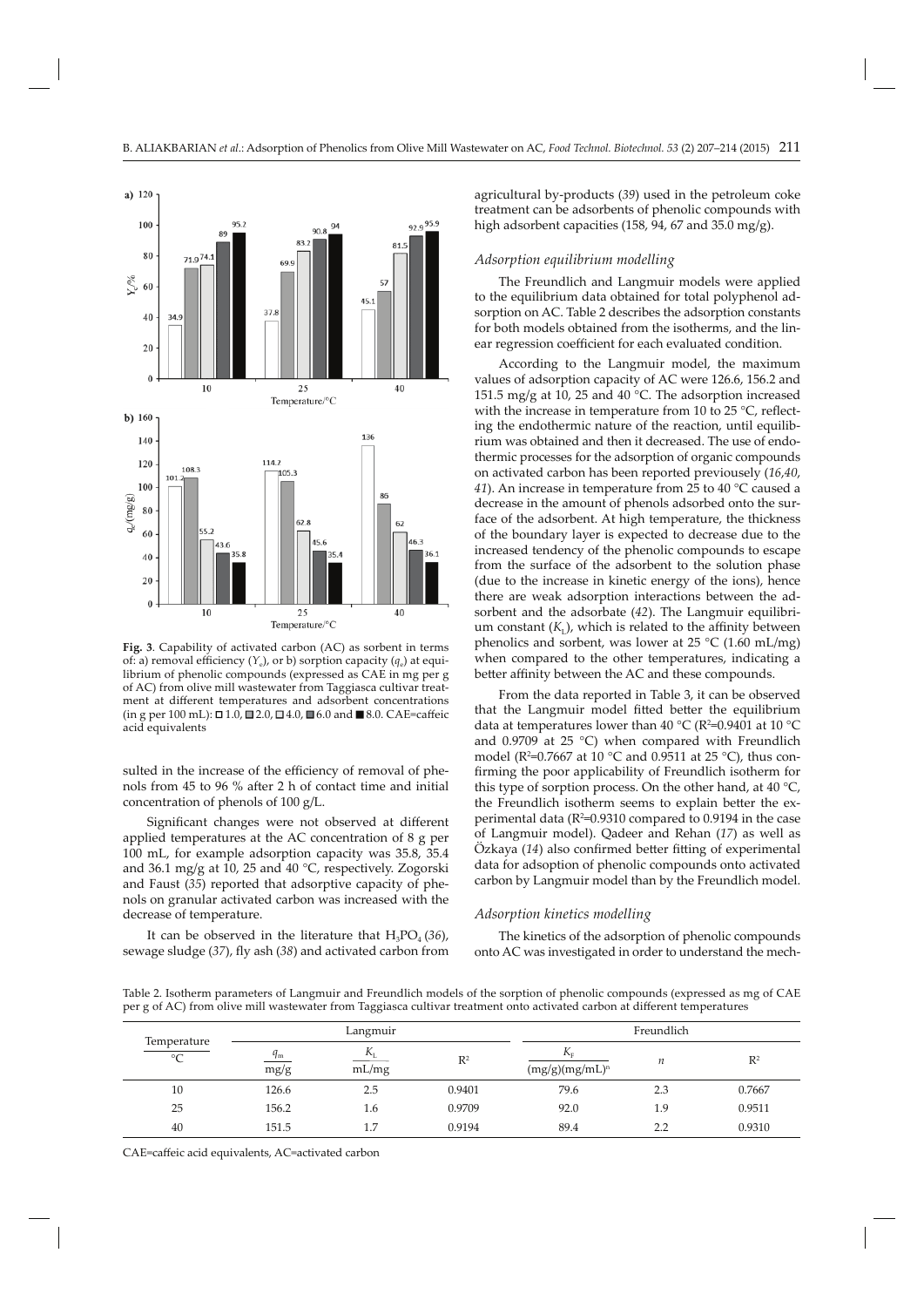|               | Temperature<br>$\rm ^{\circ}C$ |                    |                |                     |                    |                |                     |                    |                |  |  |
|---------------|--------------------------------|--------------------|----------------|---------------------|--------------------|----------------|---------------------|--------------------|----------------|--|--|
|               |                                | 10                 |                | 25                  |                    |                | 40                  |                    |                |  |  |
| $\gamma$ (AC) | $q_e$ (theoretical)            | $K_{2}$            | $\mathbb{R}^2$ | $q_e$ (theoretical) | $K_{2}$            | R <sup>2</sup> | $q_e$ (theoretical) | $K_{2}$            | $\mathbb{R}^2$ |  |  |
| $g/100$ mL    | mg/g                           | $g/(mg \cdot min)$ |                | mg/g                | $g/(mg \cdot min)$ |                | mg/g                | $g/(mg \cdot min)$ |                |  |  |
| 1.0           | 107.5                          | 0.0010             | 0.9953         | 117.6               | 0.0025             | 0.9980         | 103.1               | 0.0010             | 0.9204         |  |  |
| 2.0           | 101.0                          | 0.0099             | 0.9576         | 90.9                | 0.0014             | 0.9393         | 88.5                | 0.0021             | 0.9925         |  |  |
| 4.0           | 55.2                           | 0.0083             | 0.9951         | 60.9                | 0.0073             | 0.9965         | 64.1                | 0.0023             | 0.9890         |  |  |
| 6.0           | 43.7                           | 0.0133             | 0.9998         | 45.2                | 0.0130             | 0.9989         | 46.3                | 0.0154             | 0.9991         |  |  |
| 8.0           | 35.2                           | 1.6131             | 0.9998         | 35.3                | 0.1213             | 0.9999         | 36.2                | 0.0290             | 0.9980         |  |  |

Table 3. Second-order kinetic parameters estimated for the sorption of phenolic compounds (expressed as mg of CAE per g of AC) from olive mill wastewater from Taggiasca cultivar treatment onto activated carbon at different temperatures

CAE=caffeic acid equivalents, AC=activated carbon

anisms of sorption. The rate constants, the experimental and calculated equilibrium sorption capacities and the linear regression coefficients were obtained at all tested temperatures, and only the satisfactory results of the second-order model are summarized in Table 3. The correlation coefficients obtained by the Lagergren model were found to be less than 0.8750, while those of the second- -order model were higher than 0.9204 at all temperatures. These results, which are in agreement with those previously reported for the sorption of phenolics by activated carbon derived from agricultural waste material (*16*), demonstrate that only the latter model is able to satisfactorily describe the kinetic behaviour of the sorption of polyphenols by AC. Table 3 shows that the values of rate constant,  $k_2$ , increased from 0.0010 to 1.6131 at 10 °C, from 0.0025 to 0.1213 at 25 °C and 0.0010 to 0.0290 at 40 °C with the increase of AC concentration from 1 to 8 g per 100 mL.

The theoretical values of  $q_e$  ( $q_e$ (theoretical)) were calculated using the second-order equation and it was observed that these values are in satisfactory agreement ( $R^2$ =0.9263) with the experimental  $q_e$  ( $q_e$ (experimental)) values at different temperatures and AC concentrations (Fig. 4). These observations suggest that the studied sorption systems follow the second-order kinetic model. Similar observation was reported in the literature for different adsorption processes (*16,28,43,44*).



**Fig. 4.** Correlation between sorption capacities at equilibrium, expressed in mg of CAE per g of AC, calculated by second- -order-rate model ( $q_e$ (theoretical)) and those obtained by experiments ( $q_e$ (experimental)). CAE=caffeic acid equivalents, AC= activated carbon

# **Conclus ions**

Batch sorption tests were performed using different concentrations of activated carbon (1, 2, 4, 6 and 8 g per 100 mL) and temperature (10, 25 and 45  $^{\circ}$ C) for the removal of phenolic compounds from olive mill wastewater. Under optimum conditions (8 g of activated carbon per 100 mL), the maximum sorption capacity of activated carbon was 35.8 mg/g at 10 °C, 35.4 mg/g at 25 °C and 36.1 mg/g at 40 °C. The equilibrium data of total polyphenol sorption were fitted satisfactorily by the Langmuir isotherm at three different temperatures. The pseudo-second-order model (R<sup>2</sup>>0.9204) explained better the adsorption kinetics as compared to the pseudo-first-order model (R2 <0.8750). The results of this study suggest that activated carbon can be used efficiently as an adsorbent for the removal of phenolic compounds from olive oil industry effluent. Pretreated wastewater has a potential as a clean substrate for the bioethanol production with the additional benefit of its use regarding the environmental and economical aspects. In addition, the adsorbed phenolic compounds can be recovered and after purification used in food, cosmetic and pharmaceutical industries.

#### **References**

- *1.* Mulinacci N, Romani A, Galardi C, Pinelli P, Giaccherini C, Vincieri FF. Polyphenolic content in olive oil waste waters and related olive samples. J Agr Food Chem. 2001;49:3509–14. http://dx.doi.org/10.1021/jf000972q
- *2.* Roig A, Cayuela ML, Sánchez-Monedero MA. An overview on olive mill wastes and their valorisation methods. Waste Manage*.* 2006;26:960–9.

htt p://dx.doi.org/10.1016/j.wasman.2005.07.024

 *3.* Zafra A, Juárez MJB, Blanc R, Navalón A, González J, Vílchez JL. Determination of polyphenolic compounds in wastewater olive oil by gas chromatography–mass spectrometry. Talanta. 2006;70:213–8.

http://dx.doi.org/10.1016/j.talanta.2005.12.038

 *4*. Galiatsatou P, Metaxas M, Arapoglou D, Kasselouri-Rigopoulou V. Treatment of olive mill wastewater with activated carbons from agricultural by-products. Waste Manage*.* 2002;22: 803–12.

http://dx.doi.org/10.1016/S0956-053X(02)00055-7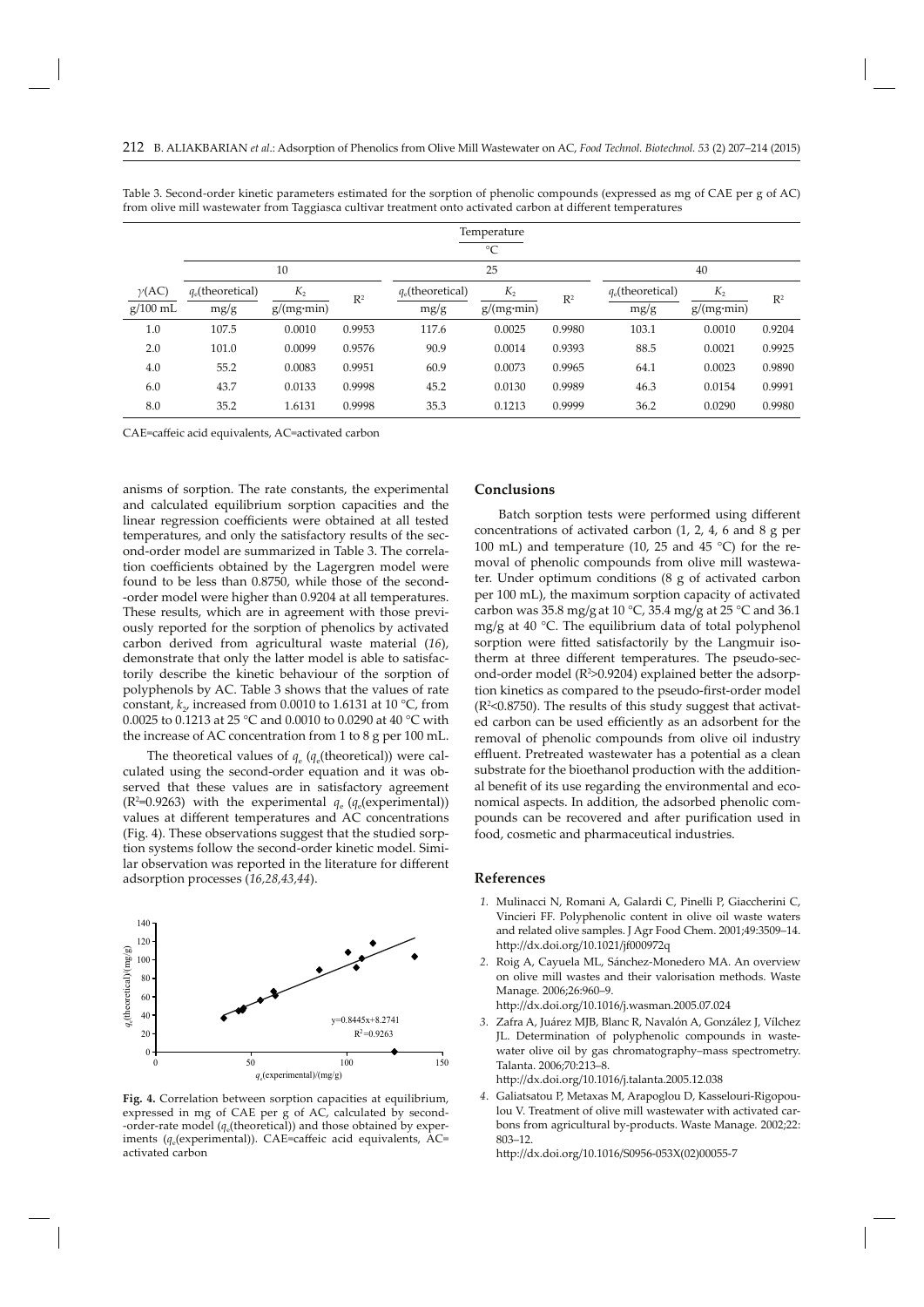- *5.* Tuck KL, Hayball PJ. Major phenolic compounds in olive oil: metabolism and health effects. J Nutr Biochem. 2002;13:636-44. http://dx.doi.org/10.1016/S0955-2863(02)00229-2
- 6. Aliakbarian B, Dehghani F, Perego P. The effect of citric acid on the phenolic contents of olive oil. Food Chem*.* 2009;116: 617–23.
	- http://dx.doi.org/10.1016/j.foodchem.2009.02.077
- *7.* Aliakbarian B, Palmieri D, Casazza AA, Palombo D, Perego P. Antioxidant activity and biological evaluation of olive pomace extract. Nat Prod Res*.* 2012;26:2280–90. http://dx.doi.org/10.1080/14786419.2012.660692
- *8.* Casazza AA, Aliakbarian B, Perego P. Recovery of phenolic compounds from grape seeds: effect of extraction time and solid-liquid ratio. Nat Prod Res. 2011;25:1751–61. http://dx.doi.org/10.1080/14786419.2010.524889
- *9.* Palmieri D, Aliakbarian B, Casazza AA, Ferrari N, Spinella G, Pane B, et al. Effects of polyphenol extract from olive pomace on anoxia-induced endothelial dysfunction. Microvasc Res. 2012;83:281–9.

http://dx.doi.org/10.1016/j.mvr.2012.02.010

- *10.* Ohno T, Inoue M, Ogihara Y, Saracoglu I. Antimetastatic activity of acteoside, a phenylethanoid glycoside. Biol Pharm Bull*.* 2002;25:666–8. http://dx.doi.org/10.1248/bpb.25.666
- *11.* Owen RW, Haubner R, Mier W, Giacosa A, Hul WE, Spiegelhalder B, et al. Isolation, structure elucidation and antioxidant potential of the major phenolic and flavonoids compounds in brined olive drupes. Food Chem Toxicol. 2003;41: 703–17.

http://dx.doi.org/10.1016/S0278-6915(03)00011-5

*12.* Khan AR, Al-Bahri TA, Al-Haddad A. Adsorption of phenol based organic pollutants on activated carbon from multicomponent dilute aqueous solutions. Water Res. 1997;31: 2102–12.

http://dx.doi.org/10.1016/s0043-1354(97)00043-2

- *13.* Rengaraj S, Moon SH, Sivabala R, Arabindoo B, Murugesan V. Agricultural solid waste for the removal of organics: adsorption of phenol from water and wastewater by palm seed coat activated carbon. Waste Manage*.* 2002;22:543–8. http://dx.doi.org/10.1016/S0956-053X(01)00016-2
- *14.* Özkaya B. Adsorption and desorption of phenol on activated carbon and a comparison of isotherm models. J Hazard Mater. 2006;129:158–63.

http://dx.doi.org/10.1016/j.jhazmat.2005.08.025

- 15. Walker PL. Production of activated carbons: use of CO<sub>2</sub> versus H<sub>2</sub>O as activating agents. Carbon. 1996;34:1297. http://dx.doi.org/ 10.1016/0008-6223(96)82800-4
- *16.* Singh KP, Malik A, Sinha S, Ojha P. Liquid-phase adsorption of phenols using activated carbons derived from agricultural waste material. J Hazard Mater. 2008;150:626–41. http://dx.doi.org/10.1016/j.jhazmat.2007.05.017
- *17.* Qadeer R, Rehan AH. A study of the adsorption of phenol by activated carbon from aqueous solutions. Turk J Chem. 2002; 26:357–61.
- *18*. Suen SY. A comparison of isotherm and kinetic models for binarysolute adsorption to affinity membranes. J Chem Technol Biotechnol. 1996;65:249–57. http://dx.doi.org/10.1002/(SICI)1097-4660(199603)65:3<249: :AID-JCTB411>3.0.CO;2-M
- *19.* Rege SU, Yang RT, Cain CA. Desorption by ultrasound: phenol on activated carbon and polymeric resin. Separations. 1998;44:1519–28. http://dx.doi.org/10.1002/aic.690440706
- *20.* Ena A, Pintucci C, Carlozzi P. The recovery of polyphenols from olive mill waste using two adsorbing vegetable matrices. J Biotech. 2012;157:573–7. http://dx.doi.org/10.1016/j.jbiotec.2011.06.027
- *21.* Grantt TM, King CJ. Mechanism of irreversible adsorption of phenolic compounds by activated carbons. Ind Eng Chem Res. 1990;29:264–71. http://dx.doi.org/10.1021/ie00098a017
- *22.* Knechtel RJ. A more economical method for the determination of chemical oxygen demand. Water Pollut Control. 1978; 116:25–9.
- 23. Garrote G, Dominguez H, Parajo JC. Kinetic modeling of corncob autohydrolysis. Process Biochem*.* 2001;36:571–8. http://dx.doi.org/10.1016/S0032-9592(00)00253-3
- 24. Swain T, Hillis WE. The phenolic constituents of Prunus domestica. The quantitative analysis of phenolic constituents. J Sci Food Agr. 1959;10:63–8. http://dx.doi.org/10.1002/jsfa.2740100110
- *25.* Aliakbarian B, Casazza AA, Perego P. Valorization of olive oil solid waste using high pressure–high temperature reactor. Food Chem. 2011;128:704–10. http://dx.doi.org/10.1016/j.foodchem.2011.03.092
- 26. Gutfinger T. Polyphenols in olive oil. J Am Oil Chem Soc. 1981;58:966–8.
- http://dx.doi.org/10.1007/BF02659771
- *27.* Lagergren S. About theory of so-called adsorption of soluble substances. Kungliga Svenska Vetenskaps-akademiens handlingar*.* 1898;24:1–39.
- *28.* Ho YS, McKay G. Pseudo-second order model for sorption processes. Process Biochem. 1999;34:451–65. http://dx.doi.org/10.1016/S0032-9592(98)00112-5
- *29.* Langmuir I. The adsorption of gases on plane surfaces of glass, mica and platinum. J Am Oil Chem Soc. 1918;40:1361–403. http://dx.doi.org/10.1021/ja02242a004
- *30.* Freundlich H. Adsorption in solution. Z Phys Chem. 1906;57:385–470 (in German).
- *31.* Mohan D, Singh KP. Single-and multi-component adsorption of cadmium and zinc using activated carbon derived from bagasse – an agricultural waste. Water Res. 2002;36:2304–18.

http://dx.doi.org/10.1016/S0043-1354(01)00447-X

- *32.* Singh KP, Mohan D, Sinha S, Tandon GS, Ghosh D. Colour removal from wastewater using low cost activated carbon derived from agricultural waste material. Ind Eng Chem Res. 2003;42:1965–76. http://dx.doi.org/10.1021/ie020800d
- *33.* László K, Tombácz E, Kerepesi P. Surface chemistry of nanoporous carbon and the effect of pH on adsorption from aqueous phenol and 2,3,4-trichlorophenol solutions. Colloid Surf A: Phys Eng Asp. 2004;13:230–8. http://dx.doi.org/10.1016/j.colsurfa.2003.09.009
- *34.* Mohanty K, Das D, Biswas MN. Treatment of phenolic wastewater in a novel multi-stage external loop airlift reactor using activated carbon. Sep Pur Technol. 2008;58:311–9. http://dx.doi.org/10.1016/j.seppur.2007.05.005
- *35.* Zogorski JS, Faust SD. Equilibria of adsorption of phenols by granular activated carbon. In: Rubin AJ, editor. Chemistry of wastewater technology. Ann Arbor, MI, USA: Ann Arbor Science Publishers; 1978. Chapter 9.
- *36.* Asyhar R, Wichmann H, Bahadir M, Cammenga HK. Equilibrium adsorption studies of activated coke towards phenol and 4-nitrophenol. Fresenius Environ Bull. 2002;11:270.
- 37. Thawornchaisit U, Pakulanon K. Application of dried sewage sludge as phenol biosorbent. Biores Technol. 2007;98: 140–4.

http://dx.doi.org/10.1016/j.biortech.2005.11.004

- *38.* Akgerman A, Zardkoohi M. Adsorption of phenolic compounds on fly ash. J Chem Eng Data. 1996;41:185-7. http://dx.doi.org/10.1021/je9502253
- *39.* Galiatsatou P, Metaxas M, Arapoglou D, Kasselouri-Rigopoulou V. Treatment of olive mill waste water with activat-